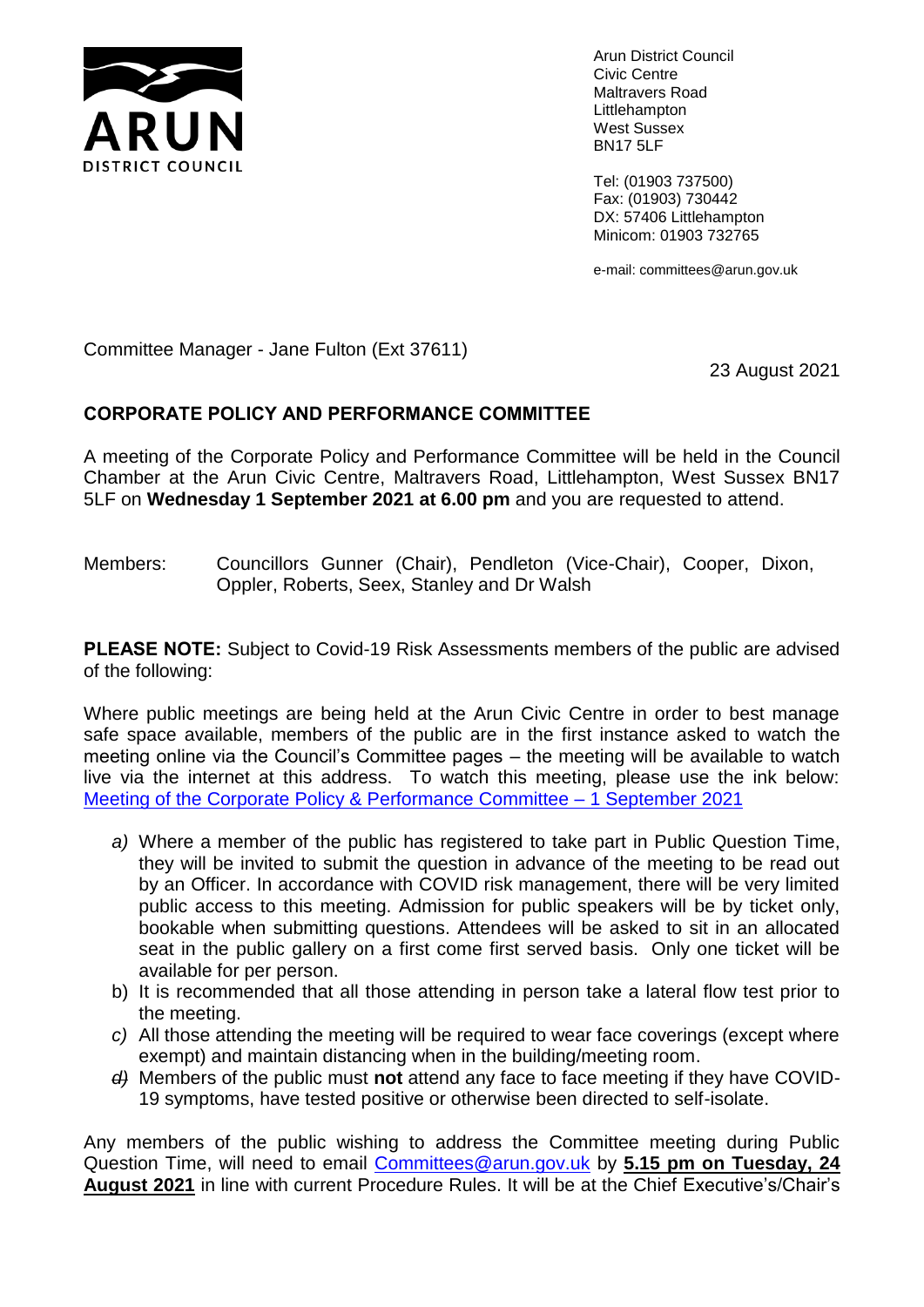discretion if any questions received after this deadline are considered. Permitted questions will be read out by an Officer.

*For further information on the items to be discussed, please contact: [committees@arun.gov.uk](mailto:committees@arun.gov.uk)*

# **A G E N D A**

#### 1. APOLOGIES

#### 2. DECLARATIONS OF INTEREST

Members and Officers are invited to make any declaration of pecuniary, personal and/or prejudicial interests that they may have in relation to items on this agenda, and are reminded that they should re-declare their interest before consideration of the items or as soon as the interest becomes apparent.

Members and Officers should make their declaration by stating:

- a) the item they have the interest in
- b) whether it is a pecuniary/personal interest and/or prejudicial interest
- c) the nature of the interest
- 3. MINUTES (Pages 1 12)

The Committee will be asked to approve as a correct record the Minutes of the Corporate Policy and Performance Committee held on 17 June 2021, which are attached.

### 4. ITEMS NOT ON THE AGENDA THAT THE CHAIR OF THE MEETING IS OF THE OPINION SHOULD BE CONSIDERED AS A MATTER OF URGENCY BY REASONS OF SPECIAL CIRCUMSTANCES

## 5. PUBLIC QUESTION TIME

To receive questions from the public (for a period of up to 15 minutes)

#### 6. REVENUE AND CAPITAL OUTTURN EXPENDITURE 2020/21 [30 MINUTES] (Pages 13 - 28)

The attached report provides a summary of revenue and capital outturn expenditure for 2020/21 and compares this expenditure with the approved budget.